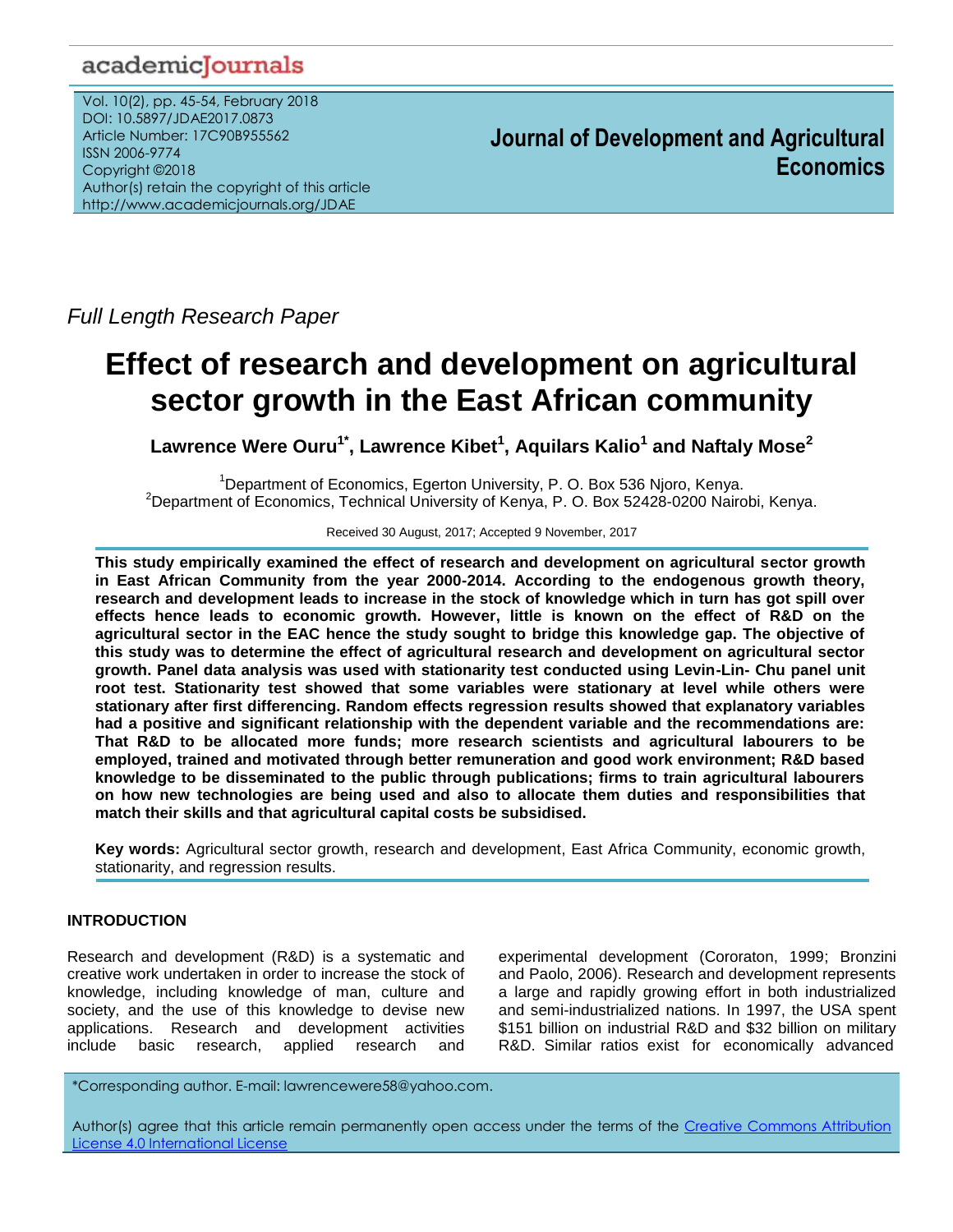countries, such as Germany, France, the United Kingdom and Japan (Svensson, 2008). In order to compete in the international marketplace, rapidly industrialising countries such as Korea, Indonesia and Brazil have national policies in place for developing indigenous R&D (Svensson, 2008). Major countries not politically aligned with the western powers, notably Russia, China, and India, and to a certain extent, France and Israel have significant levels of R&D for defence purposes, in order to be technologically and logistically independent from western sources and to export arms to third world countries (Bronzini and Paolo, 2006; Svensson, 2008). South Africa, Iraq, and North Korea spent inordinate amounts of their limited GNPs for military purposes in the 1990s (Svensson, 2008). The reason for this increased emphasis on R&D is that it creates new or improved technology that in turn can be converted into a competitive advantage at the business, corporate, and national level (Svensson, 2008). While the process of technological innovation is complex and risky, the reward can be very high. If technology can be safeguarded as proprietary and protected by patents, trade secrets, nondisclosure agreements, etc., the technology becomes the exclusive property of the company and the value is much higher (Svensson, 2008).

In earlier neo-classical theory, knowledge was regarded as an exogenous variable that, together with a company's input, goods, labour and capital, affects productivity (Solow, 1956; Swan, 1956). In endogenous growth theory, on the other hand, investments in R&D that provide new knowledge are seen as an important factor that explains growth and increased productivity (Romer, 1990). This theory regards new technology not only as an exogenously produced input good that the company utilises, but new technology can also be created within the company. In endogenous growth theory, investments in R&D can provide long term growth and lead to rising returns to scale (Romer, 1990; Jones, 2004). This is because previous R&D investments that were made to generate a specific knowledge do not need to be made again. Research and development investments are irreversible investments and subject to an uncertainty (Jones, 2004; Sadraoui et al., 2014).

R&D that is performed by a company often leads to new and/or improved goods and services that the company then sells (Bronzini and Paolo, 2006; Svensson; Kim, 2011, 2008). The company may not be able to utilise some of the results of its R&D and these may then be transferred through various channels (imitation, personnel who change jobs, licensing, cooperation between companies) to other companies (Idea and Svensson, 2008). Mansfield (1981) estimated that the cost of imitating a product is 65% of the original innovation costs. Performing R&D also leads to further training for the company's personnel. In addition, the company becomes better at absorbing knowledge that is generated at universities and other companies (Cohen and Levinthal, 1989; Geroski, 1995). This improves the ability of a company to utilise spillovers from other companies. Many observers, including Callon (1994) pointed out that knowledge generated as a result of R&D is not a public good that can be utilised by everyone as a certain form of education and training and the right networks are required to be able to understand and utilise new knowledge generated by others, thus associated with a cost. Another characteristic of knowledge is that it cannot always be codified but is "tacit", that is, the researchers/scientists know more than they can put into words (Rosenberg, 1990; Pavit, 1991). In general, this requires the participation of the researchers concerned if new research results are to be converted into innovations.

The East African Community (EAC) is an intergovernmental organisation comprising five countries in the African Great Lakes region in Eastern Africa: Burundi, Kenya, Rwanda, Tanzania, and Uganda. The organisation was originally founded in 1967, collapsed in 1977, and was officially revived on 7th July 2000 (Gisore et al., 2014). All five of the East African community countries have shown their commitment through the formulation of relevant and the establishment of bodies in charge of higher education, science, technology, and innovation (Tumushabe and Mugabe, 2012). There are bodies dedicated to higher education research, science and technology already in place in East Africa; the National Council for Science and Technology (NCST) in Kenya, the Commission for Science and Technology (COSTECH) in Tanzania, the National Council for Science and Technology (UNCST) in Uganda, the Ministry of Education in Rwanda, and the Ministry of Higher Education and Scientific Research in Burundi (Tumushabe and Mugabe, 2012). In addition, the EAC states allocate funds for R&D for example during the period of 2000 to 2014, Burundi spent an average of 0.2% of its GDP on R&D, Kenya spent an average of 0.67% of its gross domestic product (GDP) on R&D, Uganda spent an average of 0.43% of its GDP on R&D, Tanzania spent an average of 0.36% of its GDP on R&D while Rwanda spent an average of 0.22% 0f its GDP on R&D (Author computations). These point to recognition of the role of higher education research, science and technology transfer in economic development in the EACS. EAC states have formulated policies to guide research and innovations and technology transfer, for example in Kenya, there is facilitation of acquisition of intellectual property rights by scientists, researchers and innovators; in Tanzania, there is the high level scientific research and technological trainings, motivation and retention programmes which include provision of attractive terms and conditions of service for scientists and technologists, while in Rwanda, there is regular audit of research and knowledge transfer capacity to enable the quality and extent of research and knowledge transfer activity be properly assessed, and in Uganda, there is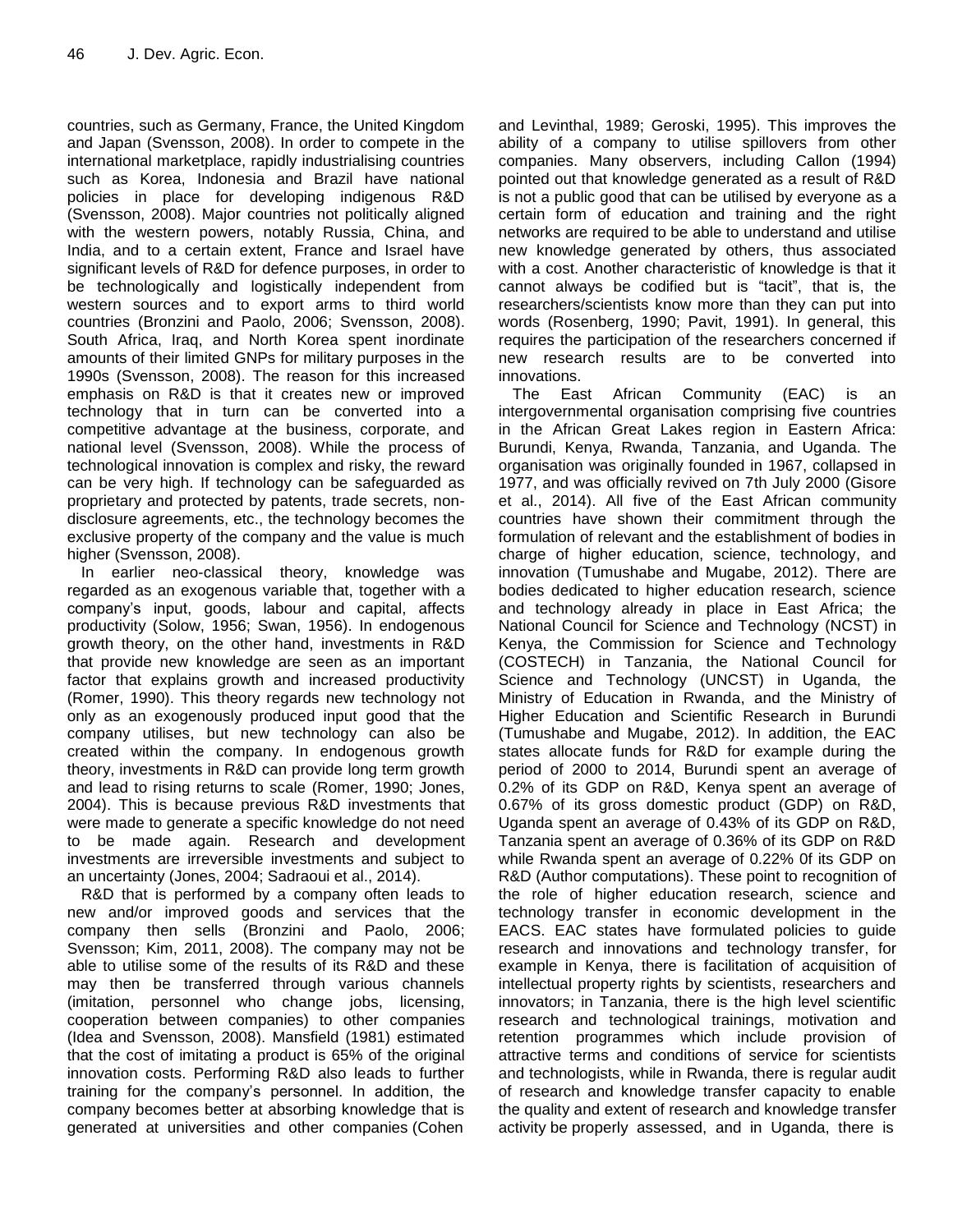support for local innovation and scientific excellence by funding national research priorities and providing infrastructure for technology generation and incubation and these if fully implemented, would see great accomplishments in higher-education research, science and technology activities, as well as increased collaborations with industry that would lead to the economic development of these nations (Gisore et al., 2014; Tumushabe and Mugabe, 2012).

This study is of importance to policy makers to come up with research and development policies that are relevant to the agricultural sector in the EAC. The study covered East African Community states and the period of study was from the years 2000 to 2014.

Due to the data gaps for some years before the year 2000 in Uganda, Rwanda and Burundi which could be attributed to political instabilities that these countries faced in the 1970s and 1990s, the study was limited to the period of 2000 to 2014 since data for this period was available for the study.

The motivation for this study is to bridge the knowledge gap that exists on the relationship between research and development and the agricultural sector in the East African Community despite the commitments that have been shown towards research and development.

# **LITERATURE REVIEW**

# **Theory**

Sheshinski (1967) theory emphasise the spill-over effects of increased knowledge through learning by doing as the source of knowledge. The theory says that the source of knowledge or learning by doing is each firm's investment and an increase in a firm's investment leads to a parallel increase in its level of knowledge. The theory also says that the knowledge of a firm is a public good which other firms can have at zero cost. Thus, knowledge has a nonrival character which spills-over across all the firms in the economy. This stems from the fact that each firm operates under constant returns to scale and the economy as a whole is operating under increasing returns to scale. Romer (1986) showed later that an equilibrium rate of technological advance can be determined in this case if the competitive framework can be retained. But such a growth rate would typically not be Pareto optimal. In general, the competitive framework may not be valid if new ideas depend particularly on purposive R&D and if innovations spread only progressively to other producers.

King and Robson (1989) theory emphasise learning by watching. The theory says that investment by a firm represent innovation to solve the problems it faces. If it is successful, the other firms will adapt the innovation to their own needs. Thus, the externalities resulting from learning by watching are a key to economic growth. The theory says that innovation in one sector of the economy

has the contagion or demonstration effect on the productivity of other sectors, thereby leading to economic growth. The theory concludes that multiple steady state growth paths exist even for economies having similar initial endowments and that policies that increase investment should be pursued. This was supported by Scott (1989) who said that on-going production processes are seen as heritage from the past. Increase in production can be brought about by changing production processes and by changing existing economic arrangements, which requires investment outlays to be made. At the same time, every transformation implies problem solving from which people learn. However, learning by watching is not automatic as the theory almost inevitably suggests. In fact it depends on the organisation of industry and trade and the way firms take advantage of these opportunities. This was according to Porter (1990) who said that competitive advantage emerges from close working relationships between world class suppliers and the industry. Firms gain quick access to information, to new ideas and insights, and to supplier innovations. They have the opportunity to influence suppliers' technical efforts as well as serve as test sites for development work. The exchange of R&D results and joint problem solving leads to a faster and more efficient solution. Suppliers also tend to be conduits for transmitting information and innovations from firm to firm. Through this process, the pace of innovation within the entire national industry is accelerated.

Romer (1990) model identifies a research sector specialising in the production of ideas and this involves human capital along with the existing stock of knowledge to produce ideas or new knowledge. The new knowledge enters into the production process in three ways. First, a new design is used in the intermediate goods sector for the production of a new intermediate input. Second, in the final sector, labour, human capital and available producer durables produce the final product. Third, a new design increases the total stock of knowledge which increases the productivity of human capital employed in the research sector. However, the increase in the stock of knowledge due to a new design may be limited through patenting and lack of proper dissemination of knowledge. While Romer's approach postulates innovation of new capital goods that make production of final goods less costly, Grossman and Helpman (1991) together with Aghion and Howitt (1992) developed models where innovation improves the quality of existing varieties of capital goods. However, the shortcoming in Romer's (1990) model is that there is an infinite life for a R&D patent. This contradicts facts in real life, which are usually less than twenty years.

# **Empirical literature review**

Bozkurt (2015) analysed the relationship between research and development expenditure and economic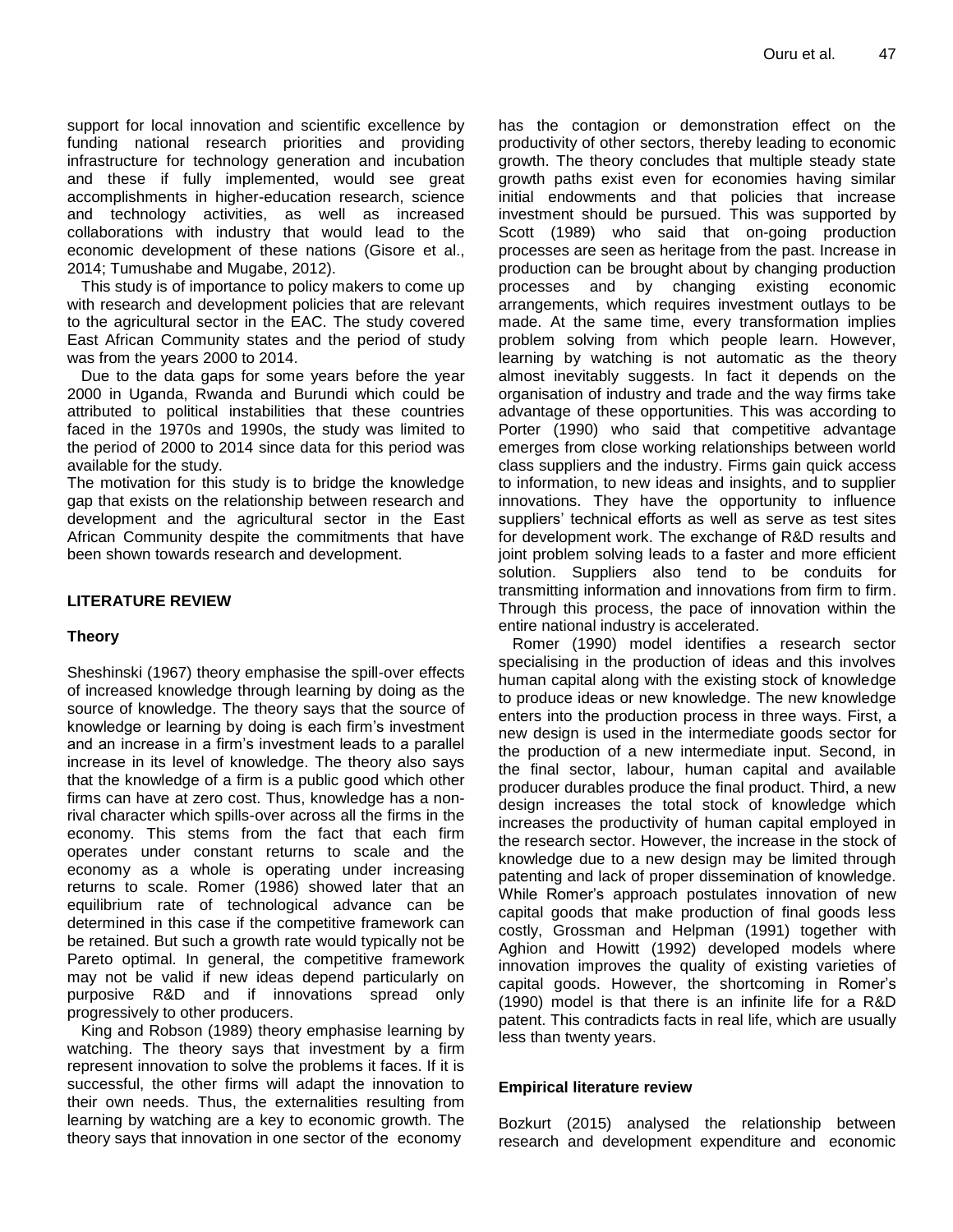growth in Turkey using vector autoregressive model and Granger causality test. He found that there was evidence of Granger causality from gross domestic product to research and development while there was no evidence of Granger causality from research and development to gross domestic product. He went further and said that as economic activities and economic growth rate increases, research and development also increases for sustainability. He therefore concluded that information economy and sectors with high technology are very important for economic development and that it is also obvious that achieving development and growth is not easy without research and development.

According to Sadraoui et al. (2014) who analysed the causality between R&D collaboration and economic growth by using the data of 32 industrialized and developed countries for the period of 1970 to 2012 got results that support the argument that there is a strong causality between economic growth and research and development collaboration. On the contrary, noncausality between research and development collaboration and economic growth could not be ignored in several contexts. The results showed such a relationship that Granger causality test with one or two variants could not be defined easily. In addition, Inekwe (2014) in his study that covered developing countries in which 66 countries were covered during the period of 2000 to 2009 and the countries were divided into economies with higher level of income and with mid and lower income levels, found that R&D expenditure had a significant effect on economic growth in developing countries and that there was a positive effect of research and development on economic growth in countries with higher and medium income levels but insignificant relationship between research and development expenditure and economic growth was found in the countries with lower and medium income levels.

In addition, Fuglie and Marder (2015) in their study on the effect of the adoption of improved crop varieties of 20 crops from 1970 to 2010 which covered 37 sub-Saharan countries found that the improved varieties had a major positive impact on agricultural productivity.

Rada and Schimelpfenig (2015) conducted a study on the determinants of total factor productivity growth in India and they found that public research made major contributions to the total factor of productivity growth.

According to Kadir et al. (2015) who investigated the relationship between research and development expenditures and economic growth in Turkey using data covering the period of 1990 to 2013, found that there was no long-term relationship between real research and development expenditure and economic growth series based on the tests that were conducted. In addition, he also found that there was no causality relationship between research and development expenditure and economic growth in consequence of Granger causality test that was conducted.

According to Rao et al. (2016) in their meta-analysis of 2829 specific estimates of returns to agricultural research and development programs and projects in 78 countries found that returns to research had not declined over time and that developing countries generally had higher rates of return (median of 41%) than developed countries (median return of 34%). In addition, Pardy et al. (2016) in their analysis on the estimates of returns to agricultural research and development in 25 countries in Africa from 1975 to 2014 found high rates to agricultural research and development with a median of 35% and a mean of 42%.

In summary, empirical studies on the effect of R&D on growth have led to different results in different economies; hence, they have been inconclusive. In addition, studies on embodiment of technology in capital and labour are also lacking hence studies needs to be done to close these gaps.

# **Theoretical framework**

This study was based on Romer (1990) model of technological change. The model identifies a research sector specialising in the production of ideas. This sector involves human capital along with the existing stock of knowledge to produce ideas or new knowledge. To Romer, ideas are more important than natural resources. He cites the example of Japan which has very few natural resources but it was open to new western ideas and technology. Therefore, ideas are essential for the growth of an economy. These ideas relate to improved designs for the production of producer durable goods for final production. In the Romer model, new knowledge enters into the production process in three ways. First, a new design is used in the intermediate goods sector for the production of a new intermediate input. Second, in the final sector, labour, human capital and available producer durables produce the final product. Third and a new design increase the total stock of knowledge which increases the productivity of human capital employed in the research sector. While Romer's approach postulates innovation of new capital goods that make production of final goods less costly, Grossman and Helpman (1991) together with Aghion and Howitt (1992) developed models where innovation improves the quality of existing varieties of capital goods.

Romer (1990) model is based on the following assumptions: first, economic growth comes from technological change, secondly, technological change is endogenous, thirdly, market incentives play an important role in making technological changes available to the economy, fourthly, invention of a new design requires a specified amount of human capital, fifthly, the aggregate supply of human capital is fixed, sixthly, knowledge or a new design is assumed to be partially excludable and retainable by the firm which invented the new design.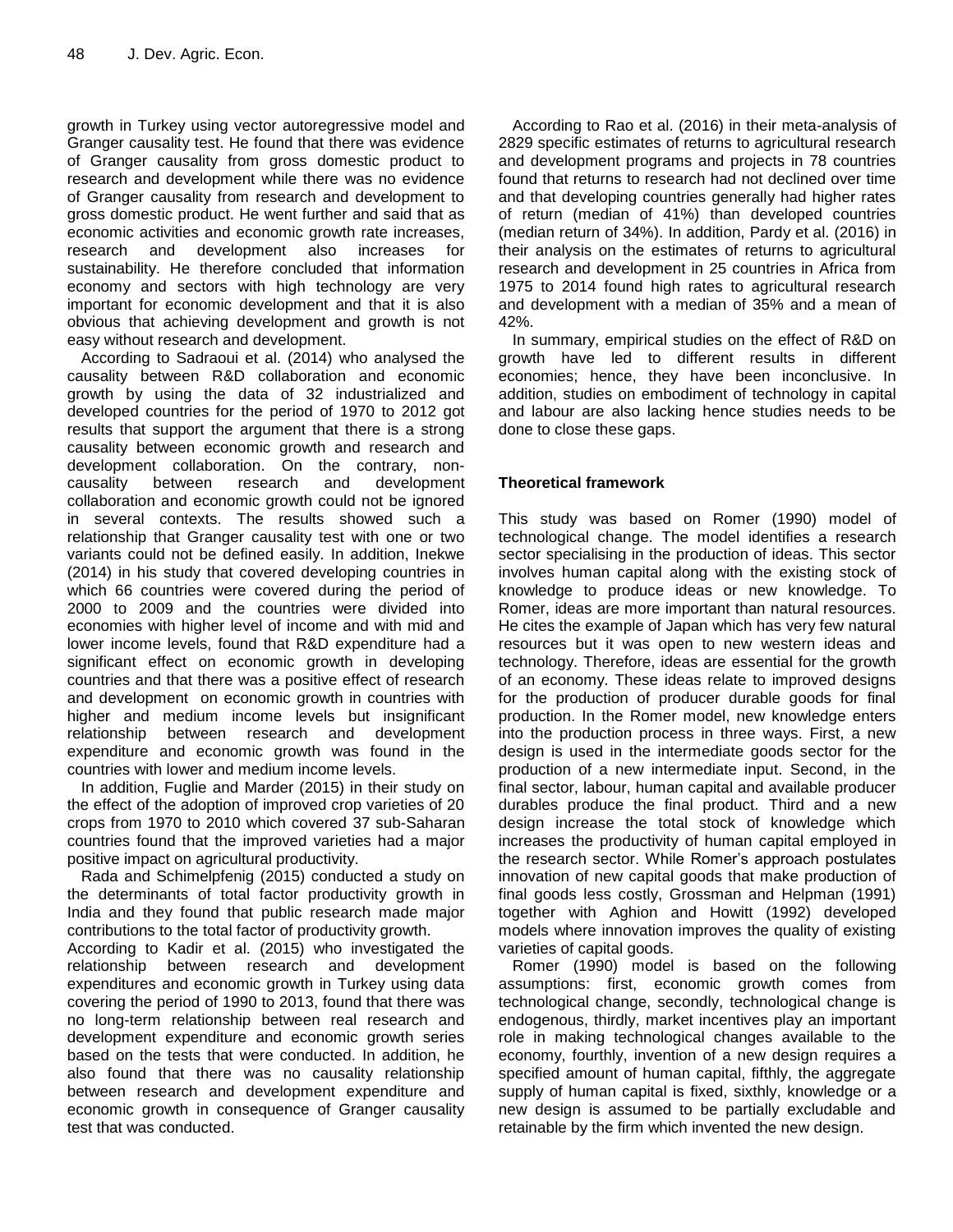Seventhly, technology is a non-rival input, that is, its use by one firm does not prevent its use by another. Eighthly, the new design can be used by firms and in different periods without additional costs and without reducing the value of the input. Ninth, it is also assumed that the low cost of using an existing design reduces the cost of creating new designs and lastly, it is assumed that when firms make investments on research and development and invent a new design, there are externalities that are internalised by private agreements. However, the shortcoming in Romer's (1990) model is that there is an infinite life for a R&D patent; this contradicts facts in real life, which are usually less than twenty years.

In the neo-classical model, the stock of ideas, A is assumed to change over time, separately from the production decision. For example, in the Cobb-Douglas production function, we write:

$$
Y = AK^aL^{1-a} \tag{1}
$$

The Romer (1990) model describes how capital stock, K and labour,  $L<sub>Y</sub>$  combine using a stock of knowledge, A, if A is assumed to represent a stock of knowledge.

$$
Y = K^a (AL_Y)^{1-a} \tag{2}
$$

where a is a parameter between 0 and 1. For given level of technology, A, the production function shows constant returns to scale in K and  $L<sub>Y</sub>$ , but if A increases, then there will be increasing returns. If capital, labour, and the stock of technology all double, then output more than doubles. The Romer (1990) model could be developed assuming that the savings rate is given exogenously. Capital accumulation is:

$$
K = s_k Y \text{-dK} \tag{3}
$$

Labour grows exponentially at a constant rate, n:

$$
L/L=n \tag{4}
$$

In the neoclassical model, the productivity term A grows exogenously at a constant rate. In the Romer (1990) model, growth in A is endogenous.  $A_t$  is the stock of knowledge at time, t. It changes as a function of the number of innovators.

$$
\dot{A} = \bar{\delta} L_A \tag{5}
$$

So labour can be used either for innovation or production. The rate of innovation might be constant or it might be positive function of the past stock of knowledge, or, if there are diminishing returns to the application of science, it might be a decreasing function of the stock, Romer (1990) asserts that,

$$
\bar{\delta} = \delta A^{\Phi} \tag{6}
$$

where Φ>0 means that the productivity of research increases with the stock of A and Φ<0 means that productivity is declining. Noticing that R&D tended to concentrate in a few central locations, Romer (1990) added a term,  $L^{\lambda}$ , to his model of the stock of knowledge. If  $\lambda$ <1, then researchers were wasting their time rediscovering knowledge that was already known. If λ>1, then there were complementarities (positive knowledge spillovers) in research. If Φ>0, then current scientists benefit from the knowledge of earlier science.

In the Romer (1990) model, if a constant fraction of the population is employed in R&D, the model follows the neoclassical model in predicting that all per capita growth is due to technological progress.

$$
G_{Y=Q_k} = g_A \tag{7}
$$

Per capita output, the capital-labour ratio, and the stock of knowledge all grow at the same rate. If there is no technological progress, then there is no growth.

$$
g_A = \dot{A}/A = \delta L_A^{\lambda} / A^{1-\Phi}
$$
 (8)

The growth rate of A is constant only if the numerator and denominator of this expression are growing at the same rate. Taking logs and derivatives of both sides, this requires that:

$$
0 = \lambda \dot{L}_{A}/L_{A} - (1-\Phi) \dot{A}/A \tag{9}
$$

Along a balanced growth path, the growth rate in the number of researchers equals the growth of population (otherwise it eventually exceeds the population.) That is,  $\dot{L}_{A}/L_{A}=$ n. Substituting this into 1.8 yields:

$$
g_A = \lambda_n / 1 - \Phi \tag{10}
$$

This says that long run growth depends on the growth rate of innovators and the innovation production function. This means that if  $\lambda$ =1 and  $\Phi$ =0 so that the productivity of researchers is constant at δ, then the productivity of a researcher today is independent of the stock of ideas that have been discovered in the past. The production function for knowledge is:

$$
\dot{A} = \delta L_A \tag{11}
$$

Notice, if the output of new knowledge is constant, at 100 new ideas per period, and unrelated to the stock of knowledge is getting larger, then the growth rate of the stock of ideas falls over time, approaching zero.

In order to generate growth, the number of new ideas must be expanding over time for example the number of researchers is increasing.

In the neoclassical model, a higher population growth rate reduces the level of per capita income along a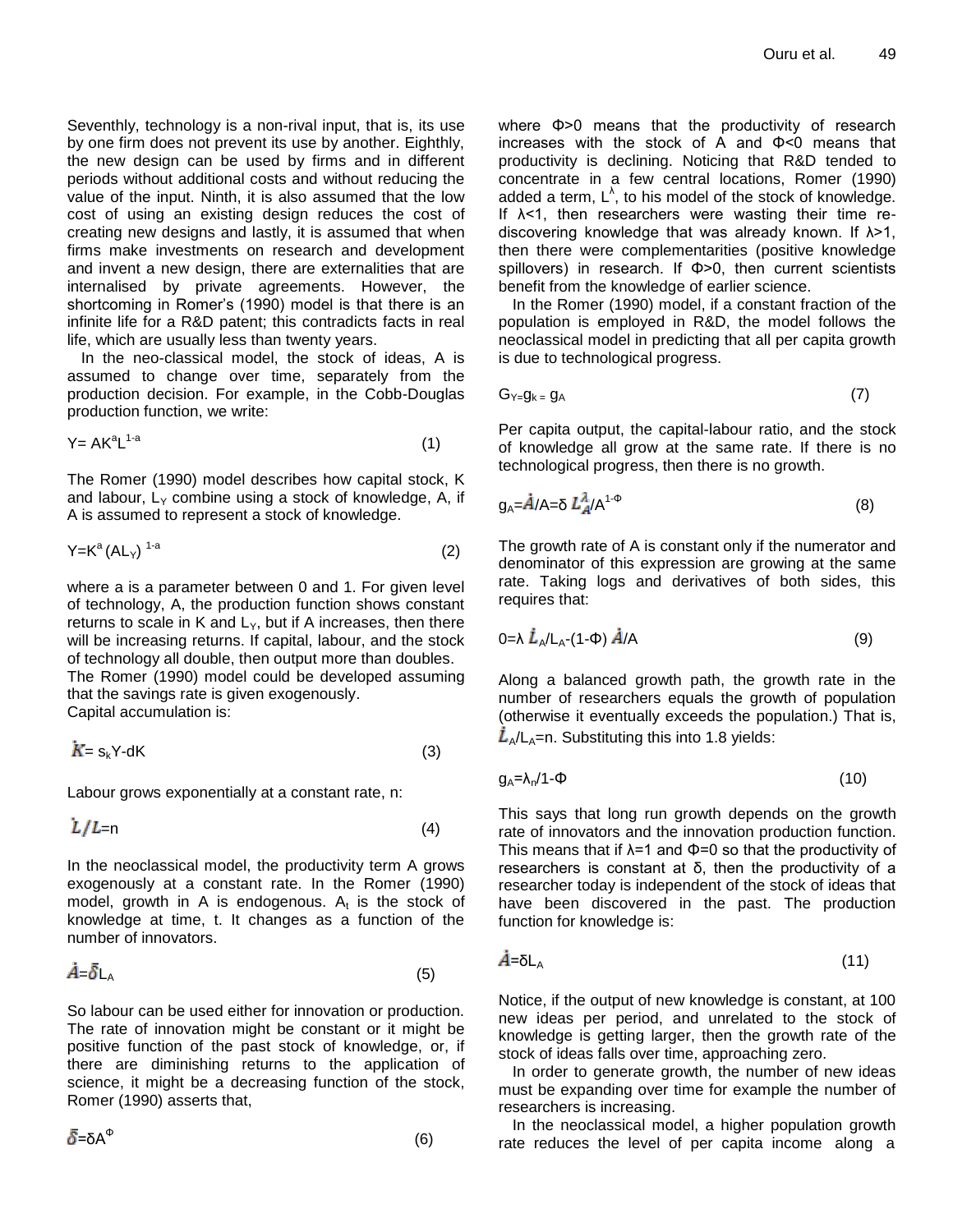balanced growth path. More people means that more capital is needed to keep K/L constant, but capital runs into diminishing returns.

In the Romer (1990) model, people create new innovations which are non-rivalrous, so everyone benefits.

In the original model, assumed that  $\lambda=1$  and  $\Phi=1$ , so that:

$$
\dot{A} = \delta L_A A \tag{12}
$$

and

$$
\dot{A}/A = \delta L_A \tag{13}
$$

In this case, the productivity of research is proportional to the existing stock of ideas:

# $\bar{\delta}$ =δΑ

In this form, the productivity of researchers grows over time even if the number of researchers is constant.

In case of a permanent increase in the R&D share (assuming that  $\lambda$  =1 and  $\Phi$ =0), temporarily, technological progress,  $\frac{A}{A} = \delta L$ <sub>A</sub> exceeds population growth, n, so the

ratio,  $L_A/A$  declines over time.

As this ratio declines, the rate of technological progress gradually falls until the economy returns to a balanced growth path, where  $g_A = n$ . The level of technology is permanently higher as a result of the permanent increase in R&D. There is a scale effect in levels; a larger world economy is a richer economy.

#### **METHODOLOGY**

#### **Panel model estimation**

The basic regression equation that was used to investigate the relationship between R&D and agricultural sector growth was of the type:

lnY<sub>i,t</sub> =β<sub>1</sub>lnREA<sub>i,t</sub> + β<sub>2</sub>lnREO<sub>i,t</sub> +μ<sub>i</sub> +ν<sub>t</sub> +ε<sub>i,t</sub>

where  $Y_{i,t}$  is the dependent variable that is agricultural sector growth (Agricultural output).  $REA_{i,t}$  is the agricultural R&D.  $REO_{it}$  is the R&D in other sectors apart from the agricultural sector.  $\mu_i$ represents unobserved country specific effects.  $v_t$  represents unobserved time specific effects.  $\varepsilon_{i,t}$  is the error term.

#### **Data**

The data that was used in the study was a panel data that consisted of a panel of five countries covering the period of 2000 to 2014. The dependent variable was agricultural sector growth (agricultural output) while the explanatory variables were agricultural research and development, research and development in other sectors (apart from the agricultural sector). Agricultural output was used as the proxy or measure of the agricultural sector

growth while agricultural research and development expenditure was used as a measure of agricultural research and development. The sources of data were purely secondary sources. Data on agricultural sector growth (agricultural output) was gotten from the websites of the member countries National Bureaus of Statistics and their Statistical Abstracts in addition to the World Development Indicators website. Data on agricultural research and development (Agricultural research and development expenditure) was gotten from Agricultural Science & Technology Indicators (ASTI) website and from the member countries National Bureaus of Statistics websites. Data on research and development in other sectors (Research and Development expenditure in other sectors) was computed by getting the difference between total research and development expenditure and agricultural research and development expenditure. Data on total research and development expenditure was readily available on World Development Indicators website and World Data Atlas website.

#### **Analysis**

Various tests were first conducted to ensure that the results were unbiased and are the ones that could be relied on. Unit root test was done to establish stationarity of a data series. Panel unit root test was conducted to avoid analysing non stationary data at level which in turn could lead to spurious results or results that do not make sense. Data found to be non-stationary at level were different for stationarity to be achieved. Stationary data were then analysed because the results were now sensible. Levin et al. (2002) developed a unit root test for panel data.

Co-integration refers to the long-run linear movement of two variables that are stationary after differencing. When the linear combination of the two variables is I(0), then the variables are said to be co-integrated. Differencing data to achieve stationarity leads to lose of long run relationship between variables and so cointegration test is being conducted to check whether the variables have got long run relationship or not. Pedroni (1999) developed a residual-based panel co-integration test statistics based on within dimension and between- dimensions.

To establish whether to employ fixed effects regression model or random effects regression model, the study conducted Hausman Test which was developed by Hausman (1978).

Cross-sectional dependence which is the interdependence between cross sectional units is a problem that results into efficiency loss for regression estimators and makes t-tests and Ftests invalid. Pesaran and Toseti (2011) test of independence was used to test for cross-sectional dependence. In addition, autocorrelation which is the correlation between error terms of different time periods leads to biased standard errors and this makes estimates less efficient. Wooldridge test (2002) for autocorrelation was therefore used to test for this problem. The other econometric problem is heteroscedasticity. It refers to a situation where the error terms do not exhibit constant variance across observations and it leads to biased standard errors which leads to biasness in test statistics and confidence intervals. Breusch Pagan Langarnge Multiplier (1980) test for heteroscedasticity was therefore used to test this problem.

# **RESULTS AND DISCUSSION**

Levin-Lin-Chu panel unit root test was used to conduct stationarity test and it is based on the following hypotheses:

Ho: Each time series contains a unit root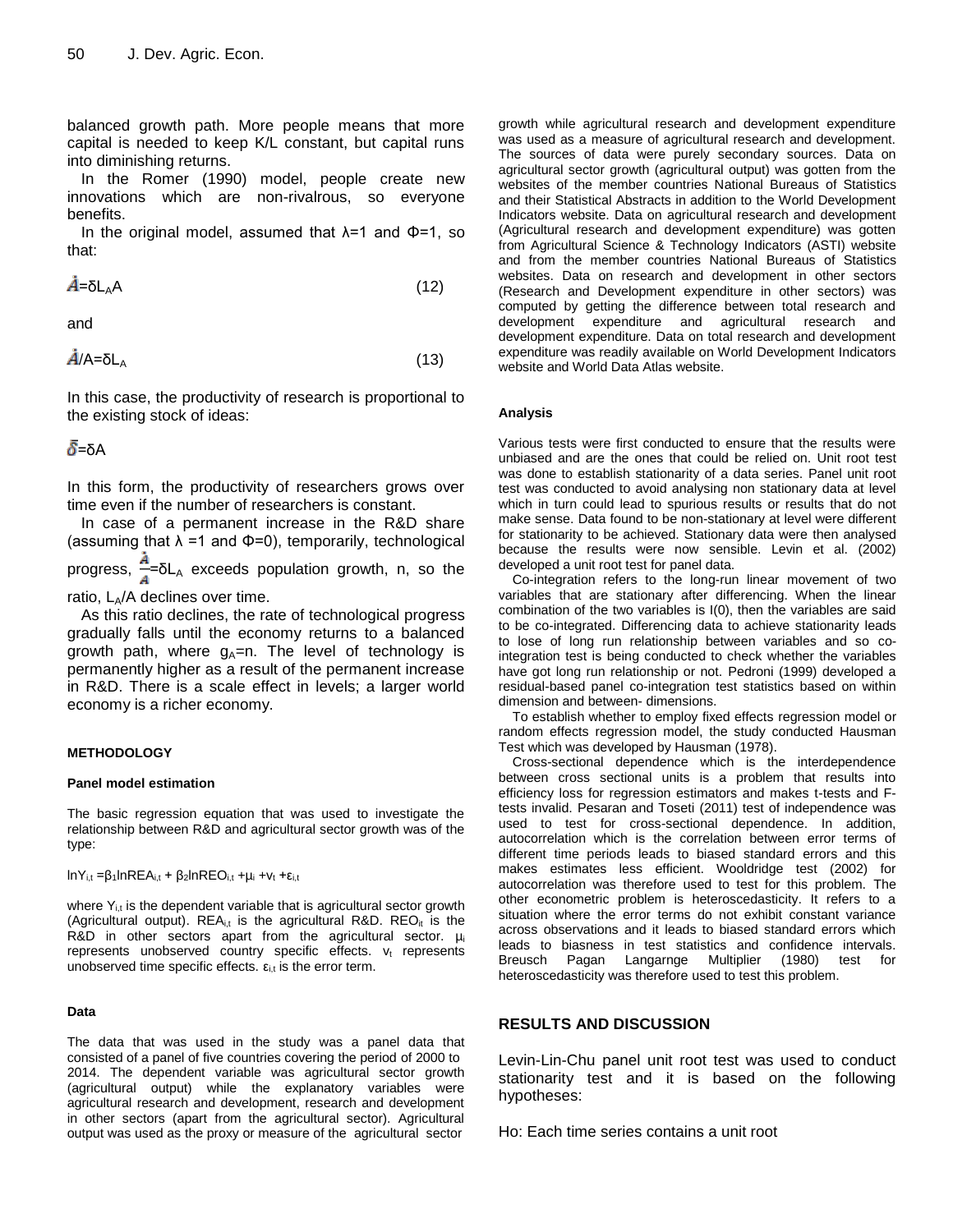| <b>Variable</b> | LLC (level)  | LLC (first difference)   | LLC (p-value) | Order of integration |
|-----------------|--------------|--------------------------|---------------|----------------------|
| ∟nY             | $-4.1090***$ | $\overline{\phantom{a}}$ | 0.0000        | (0)                  |
| LnREA           | $-1.6347**$  | ۰                        | 0.0511        | -                    |
| -               | -            | $-5.6177***$             | 0.0000        | (1)                  |
| LnREO           | $-3.5410***$ | $\overline{\phantom{0}}$ | 0.0002        | (0)                  |

**Table 1.** Results of Levin-Lin-Chu panel unit root test.

\*\*\*1% significance level, \*\*5% significance level, and \*10% significance level. Source: McArthura and Gordon (2017).

**Table 2.** Results of Hausman test.

| <b>Test</b> | (b)Fixed  | (B)random | (b-B)Difference | Sart (diag( $v$ b- $v$ B)) |
|-------------|-----------|-----------|-----------------|----------------------------|
| Diff LnREA  | .0966     | 0.8533    | 0.2432          | $\overline{\phantom{0}}$   |
| LnREO       | $-0.2622$ | 0.3159    | $-0.5781$       | 0.1697                     |
|             |           |           |                 |                            |

Chi<sup>2</sup> (4) = 5.12; Prob>chi<sup>2</sup> = 0.2754. Source: McArthura and Gordon (2017)

**Table 3.** Results of random effects regression.

| $Ln_{-}$   | Coef.       | Std. Err. |      | P>Z   |
|------------|-------------|-----------|------|-------|
| Diff LnREA | $0.8533**$  | 0.3969    | 2.15 | 0.032 |
| LnREO      | $0.3160***$ | 0.1232    | 2.56 | 0.010 |
| -cons      | 0.2975      | 0.6071    | 0.49 | 0.627 |

R-Squared: within =  $0.5628$ , between =  $0.5012$ , and overall =  $0.5820$ . \*\*\*1% significance level, \*\*5% significance level, and \*10% significance level. Source: McArthura and Gordon (2017)

#### $H_A$ : Each time series is stationary

From Table 1, agricultural output growth and R&D in other sectors were found to be stationary at level and statistically significant at 1% level while agricultural R&D was found to be non-stationary at level but became stationary after first differencing that is integrated of order one and this was statistically significant at 1% level.

Co-integration refers to the long run linear relationship of two variables that are stationary after differencing and have to be integrated of the same order. Usually after differentiating, variables tend to lose long run relationship and so co-integration test is being conducted to establish whether variables have got long run relationship after differencing. Since the dependent variable (agricultural output growth) was found to be stationary at level, conducting co-integration test was impossible because the dependent variable and all the independent variables were now not integrated of the same order.

Hausman test was conducted was conducted to establish whether to use fixed effect or random effect regression model and it is based on the following hypotheses:

 $H<sub>o</sub>$ : Preferred model is random effects model HA: Preferred model is fixed effects model

From the Hausman test in Table 2, the p-value is greater than 0.05 which means that the difference is not statistically significant and so the null hypothesis of the preferred model being random effects model was not rejected. So the random effects regression model was used to analyse the relationship between the dependent variable and the independent variables.

Random effects regression was therefore carried out and the results were as per the Table 3. From the results in Table 3, the within R squared is 0.5628. This means that 56.28% of the variations on the agricultural sector growth (dependent variable) within the individual countries are explained by the explanatory variables in the model. The between R squared is 0.5012. This means that 50.12% of the variations on the agricultural sector growth between the entities (countries of the EAC) are explained by the explanatory variables in the model. The overall R squared is 0.5820. This means that 58.20% of the changes on the dependent variable (agricultural output) in EAC are explained by the explanatory variables that are included in the model.

The constant is 2.9750. This means that without the variables like agricultural R&D expenditure, R&D expenditure in other sectors, the agricultural output growth remains at the level of 2.9750. The p-value is 0.627 and being that the p-value is greater than 0.05, this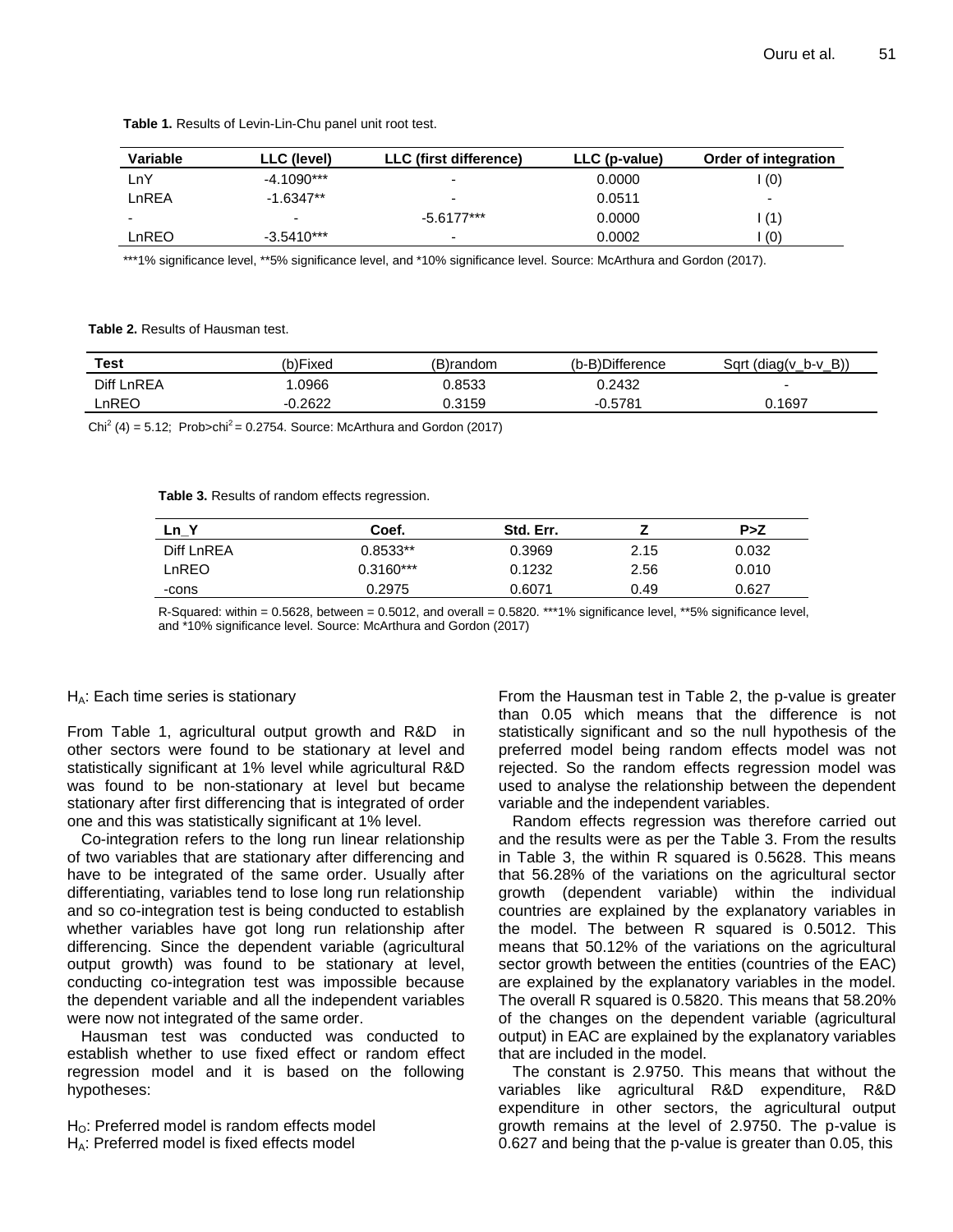implies that the constant is not statistically significant at 10% level.

From the regression results, the coefficient of agricultural R&D (REA) is 0.8533. This means that a 1% increase in agricultural R&D leads to 0.8533% increase in agricultural output (growth). Since the p-value (0.032) is less than 0.05, it means that the 0.8533% increase in agricultural output is statistically significant at 5% level. The coefficient is positive and this conforms to economic theory. The endogenous growth theory says that R&D leads to increase in the stock of knowledge which in turn has got spill over effects hence leads to economic growth.

This positive relationship could be because allocating funds for agricultural research leads to increased agricultural research which causes increased knowledge about high yielding crops, the invention of drought resistant crops which helped in preventing crop failures in the event of a drought, better ways of improving soil fertility which leads to increased yields, introduction of advanced machines in production which made the production process to go faster, hence, high quality and quantity of products within a short period of time. These advanced machines may include machines for tilling land like tractors, milking machines, harvesting machines and planting machines. Agricultural research and development could have also led to the discovery of crop and livestock diseases, what causes them, how they can be prevented and even a solution should they occur. This boosts crop productivity and hence increased agricultural growth.

Through agricultural research and development, better preservation and storage measures and facilities of agricultural products could have been invented and this helps to reduce post-harvest losses by the farmers hence leading to increased agricultural productivity. Agricultural research also leads to better planting and farming methods which increased agricultural productivity. In addition, agricultural research and development leads to high quality breeds of animals like dairy cows, goats, sheep, and in poultry that are highly productive in terms of milk production, meat and eggs hence leading to increased agricultural output. Improved marketing services also arise as a result of agricultural research and development which further leads to improved agricultural productivity. Once agricultural research and development has been done by a particular research institution or university or an individual and a new product or service is invented, spill over effects of the new knowledge occur and this leads to increased agricultural productivity. The positive and significant effect of agricultural R&D expenditure could have been as a result of proper dissemination of knowledge generated through agricultural R&D.

The finding on the effect of agricultural R&D on agricultural sector growth has coincided with the finding of Fuglie and Maeder (2015) who studied the effect of the adoption of improved crop varieties of 20 crops from 1970 to 2010 that covered 37 sub-Saharan African countries and they found that the improved varieties had a major positive impact on productivity growth and hence the finding was therefore similar to the finding of this study.

A similar finding was also made by Rao et al. (2016) whom in their meta-analysis of 2829 specific estimates of returns to agricultural research and development programs and projects in 78 countries found that returns to research had not declined over time and that developing countries generally had higher rates of return (median of 41%) than developed countries (median of 34%).

Lastly, the finding for this study is also similar to the finding of Pardey et al. (2016) who in their analysis on the estimates of returns to agricultural research and development in 25 countries in Africa from 1975 to 2014 found high rates of return to agricultural research and development with a median 35% and mean of 42%. All these findings showed that agricultural R&D or agricultural R&D spending had positive effects on the agricultural sector hence they are similar to the finding of this study. This therefore means that agricultural R&D funding should be increased every financial year to facilitate agricultural R&D. In addition, more agricultural research scientist should be trained and employed for serious agricultural research to be carried out.

The coefficient of research and development in other sectors (REO) is 0.3160. This means that 1% increase in R&D in other sectors leads to a 0.3160% increases in the agricultural sector growth (output). The coefficient is positive and statistically significant at 1% level. This result has also conformed to theory and the positive influence can be attributed to the spillover effects of R&D.

The finding on the effect of research and development in other sectors on agricultural sector growth in the East African Community has coincided with the finding of Rada and Schimelpfenig (2015) that conducted a study on the determinants of total factor productivity growth in India and found that public research made major contributions to total factor productivity growth. Inekwe (2014) who studied the effect of research and development expenditure on economic growth in some developing countries found that research and development expenditure had a positive significant effect on economic growth in countries with higher and medium income levels. His finding was also therefore similar to the finding of this study. So research and development in other sectors is important to the agricultural sector also.

Cross sectional dependence is the inter-dependence between cross sectional units. Pesaran and Toseti (2011) test was used to test for cross sectional dependence with the hypotheses stating as follows:

 $H<sub>o</sub>$ : There exists no correlation of variables across entities  $H_A$ : There exists correlation of residuals across entities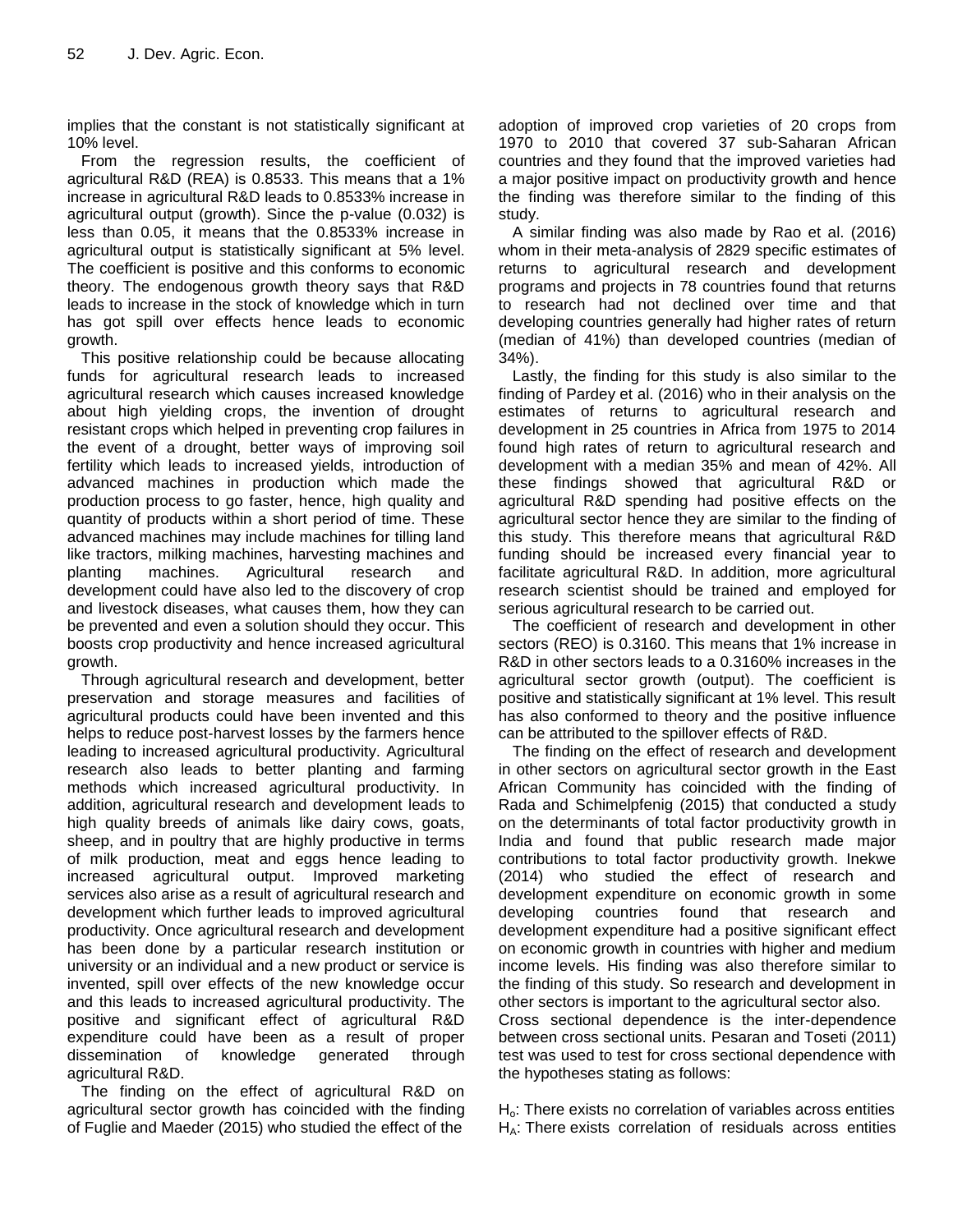#### **Table 4.** Results of cross-sectional dependence test.

| Pesaran test for cross sectional dependence | 1.022  |
|---------------------------------------------|--------|
| Pr                                          | 0.3067 |
|                                             |        |

Source: McArthura and Gordon (2017)

**Table 5.** Results of heteroscedasticity test.

| Chibar <sup>2</sup> (01) | 0.0000 |  |
|--------------------------|--------|--|
| Prob>Chibar <sup>2</sup> | 1.0000 |  |

Source: McArthura and Gordon (2017)

**Table 6.** Results of autocorrelation test.

| F(1,4) | 21.627 |
|--------|--------|
| Prob>  | 0.097  |

Source: McArthura and Gordon (2017)

From the results of Pesaran's test for cross sectional dependence in Table 4, the P-value is greater than 0.05 hence the null hypothesis of cross sectional independence was accepted. This means that there was cross sectional independence in the regression analysis. This means that there was no efficiency loss for least square estimators and so conventional t-test and F tests that used variance- covariance estimators were valid.

Heteroscedasticity refers to a situation whereby the error terms do not have constant variance across observations. Breusch Pagan Langrange Multiplier (1980) test for heteroscedasticity was used to conduct heteroscedasticity test and its hypotheses are as follows:

 $H<sub>O</sub>$ : Variance across observations is constant H<sub>A</sub>: Variance across observations is not constant

From the results in Table 5, the p-value is greater than 0.05 and so the null hypothesis of constant variance was not rejected. This means that heteroscedasticity was not a problem in the regression analysis. This means that the standard errors were unbiased and so there was unbiasness in test statistics and confidence intervals.

Autocorrelation is caused by correlation between error terms of different time periods. Autocorrelation in linear panel models causes biased standard errors and makes the estimators less efficient. Wooldridge (2002) test for autocorrelation was used to test for autocorrelation with the hypotheses stating as follows:

 $H<sub>O</sub>$ : There is absence of first order autocorrelation H<sub>A</sub>: There is presence of first order autocorrelation

From the results in Table 6, the p-value is greater than

0.05 and so the null hypothesis of no serial correlation was not rejected. This means that autocorrelation was not a problem in the regression results. This means that the standard errors were unbiased and so the estimators were efficient.

#### **CONCLUSION AND RECOMMENDATIONS**

The positive and statistically significant relationship between agricultural R&D expenditure and agricultural sector growth could be because of the spillover effects of agricultural knowledge generated through agricultural R&D. This finding coincided with the findings of Fuglie and Marder (2015), Rao et al. (2016), and Pardey et al. (2016) who found that agricultural R&D expenditure or agricultural R&D leads to agricultural sector growth in the various regions and periods that they conducted their studies. In addition, the positive and statistically significant relationship between R&D in other sectors and agricultural sector growth is also being attributed to the spillover effects of R&D. This has also coincided with the findings of Rada and Schimelpfenig (2015) and Inekwe (2014).

Based on the results of this study, agricultural R&D and R&D in other sectors influenced agricultural sector growth positively and the influences were statistically significant and to enhance the influences, the following should be done so as to maintain the positive and significant effect of agricultural R&D expenditure and R&D in other sectors. The government of EAC states to increase the budgetary allocations to agricultural R&D and R&D in other sectors possibly every fiscal year so that more and serious agricultural research and research in other sectors can be undertaken. More agricultural research scientists and research scientists in other disciplines be employed, trained and educated by the government to facilitate serious agricultural research and research in other sectors that can lead to more discoveries on agriculture and also in other fields. That employment terms and conditions to be made favourable to agricultural research scientists and research scientists in other sectors in terms of remunerations and job security so as to motivate them put more effort in their work.

The governments of EAC states should ensure that the knowledge generated through agricultural research and research in other sectors is disseminated to the public by employing more agricultural extension officers so as to increase the spill over effects of the knowledge generated through farmers' education and also through publications in referred journals. Intellectual property rights need to be enhanced through patents, copyrights and trademarks so as to encourage firms producing agricultural products and inputs to carry out agricultural research, and also to spend more on agricultural research. Lastly, the EAC governments should ensure that more agricultural research institutions and stations are established to increase the intensity of agricultural R&D. The same